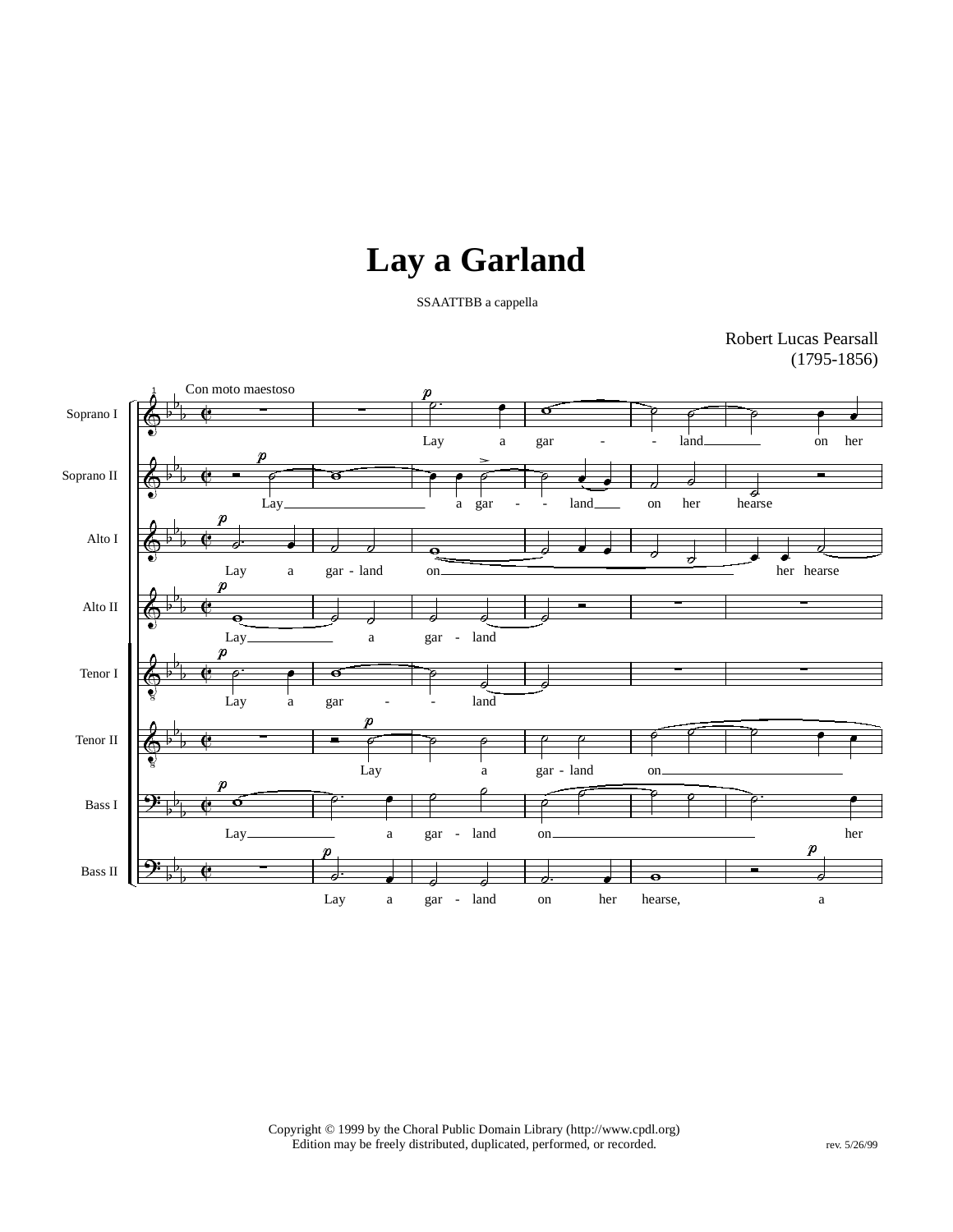



z

z

z

z

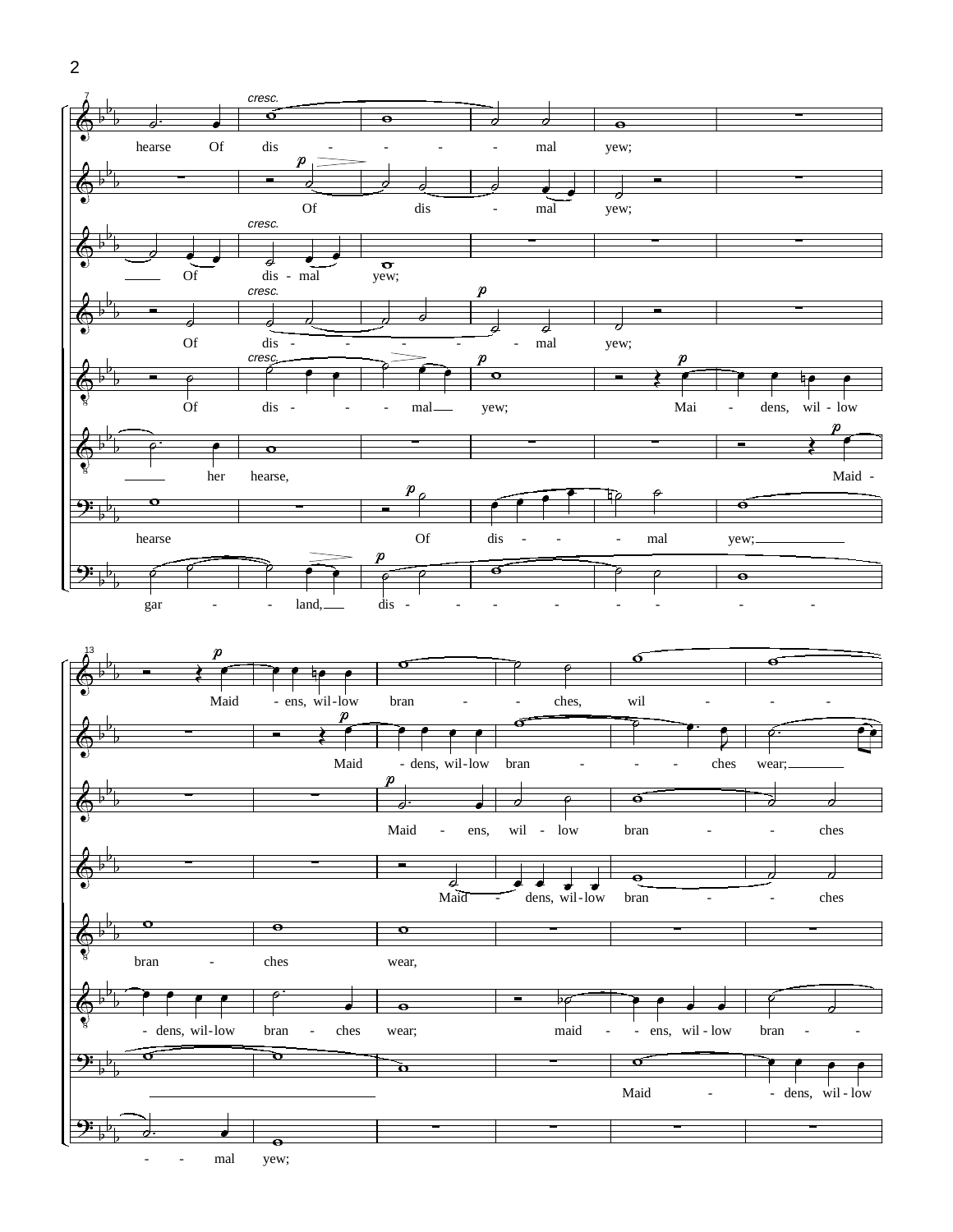

3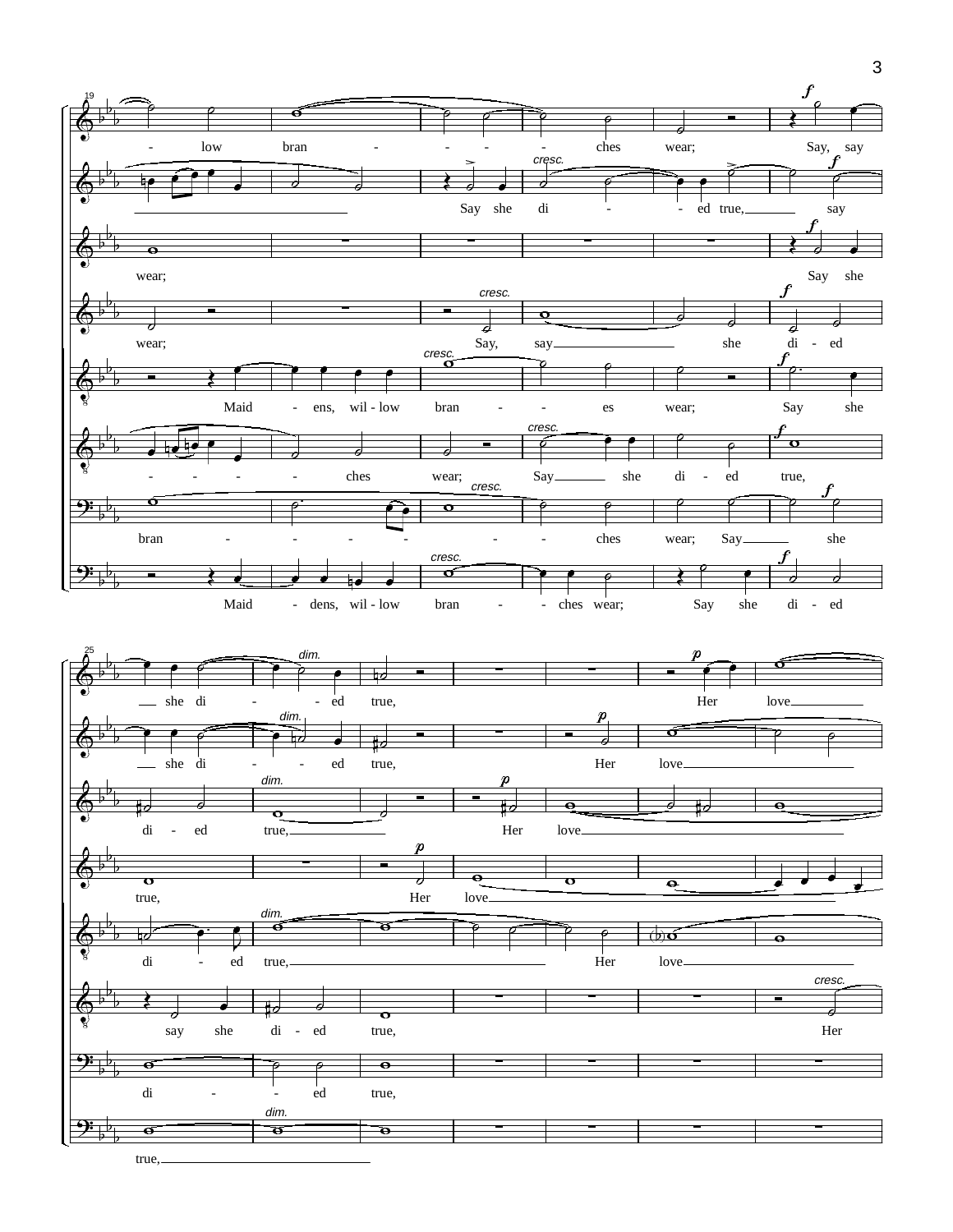



4